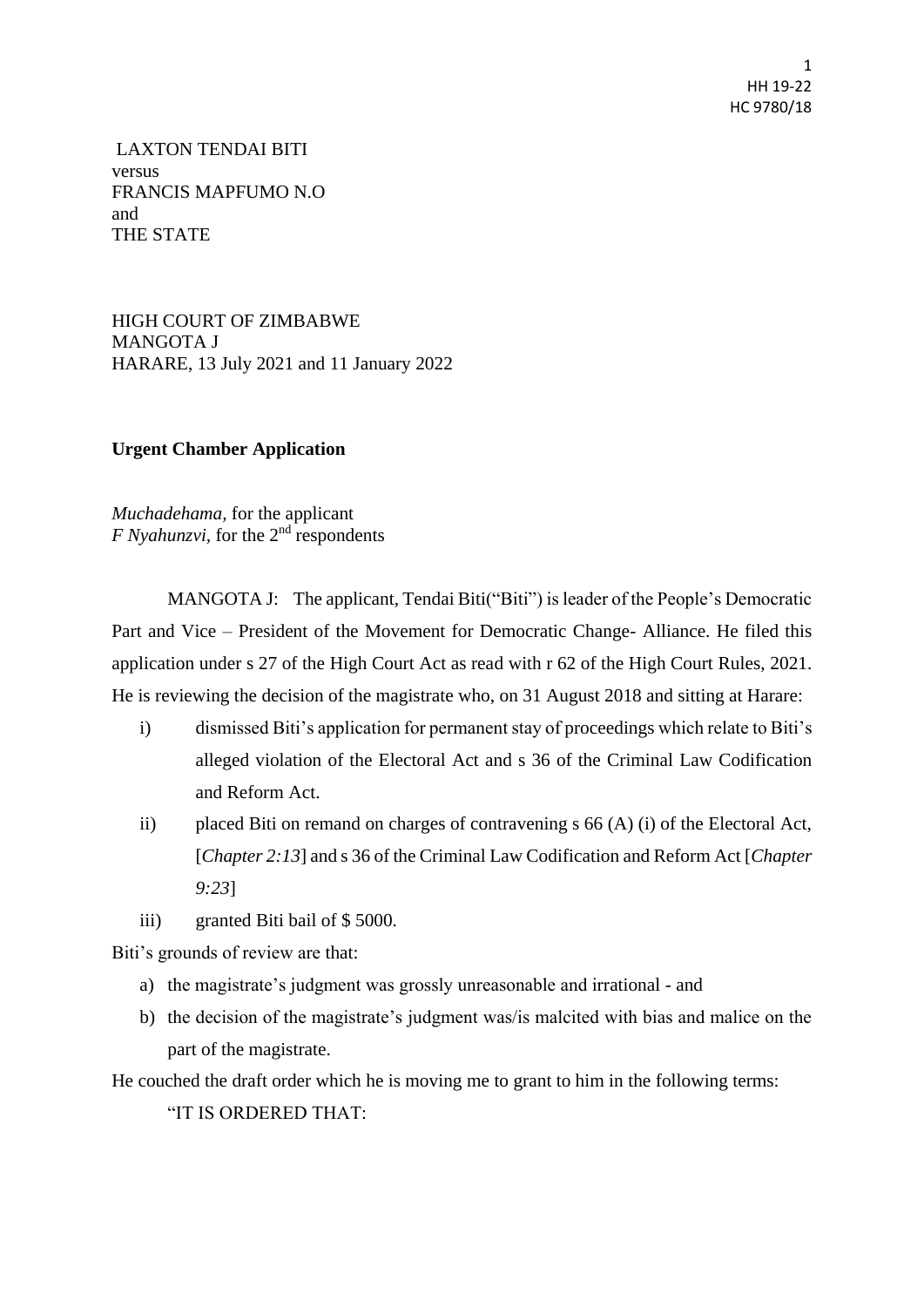1. 1 st respondent's decision of 31 August 2018 dismissing applicant's application for permanent stay of proceedings be and is hereby set aside and substituted with the following

"1 The application for permanent stay of proceedings be and is hereby granted"

2. The respondents shall pay the costs of this application.

Biti's application for review centres on the events which immediately preceded and succeeded Zimbabwe's 30 July 2018 election. The events commence with Ms Charity Charamba's televised announcement of  $1<sup>st</sup>$  August, 2018. She was the spokesperson for the Zimbabwe Republic Police. She announced on the Zimbabwe Broadcasting channel and on various media platforms that the police wanted to interview Biti at the Harare CID Law and Order section. The interview, it was alleged, would assist the police to investigate the killings that had taken place earlier in the day.

Biti's narrative is that, following the invitation which the police extended to him he, on 1 August 2018, instructed his legal practitioner, one Aleck Muchadehama to attend to the law and order section of Harare Central Police station where he met detectives Murira and Mudyirwa who advised Biti, through Muchadehama, that they had no business with Biti and that the latter was not required at Harare Central Police station.

Biti claims that he did not go to the police station because he was aware of an extrajudicial force ("the force") which was operating in the country and which would use State institutions such as the police to undertake unlawful action on persons who belonged or were associated with the opposition party. He states that he wanted to ascertain, through his legal practitioner, that there was no other force which operated under the guise of the police service. He claims that the force attempted on his life on 26 July 2018 when he was addressing rallies within the Harare East constituency and at the offices of his law firm on the afternoon of 3 August 2018. It, he avers, harassed his 70-year old mother at the latter's house, number 2 Poland Way Glen Lorne, Harare and his brother one Stephen Biti when the latter was taking his son to Howard School on 6 August 2018. The force, he claims, attacked the following members of his staff when, on 5 August 2018, it way-laid:

- a) his driver one Jerrifanos Murambwi whom it pursued as he drove Biti's Toyota motor vehicle from Kamfinsa shopping centre to Waterfalls;
- b) his other driver one Alla Charambira as he drove Biti's Mercedes benz E 280 which it shot at in Highlands – and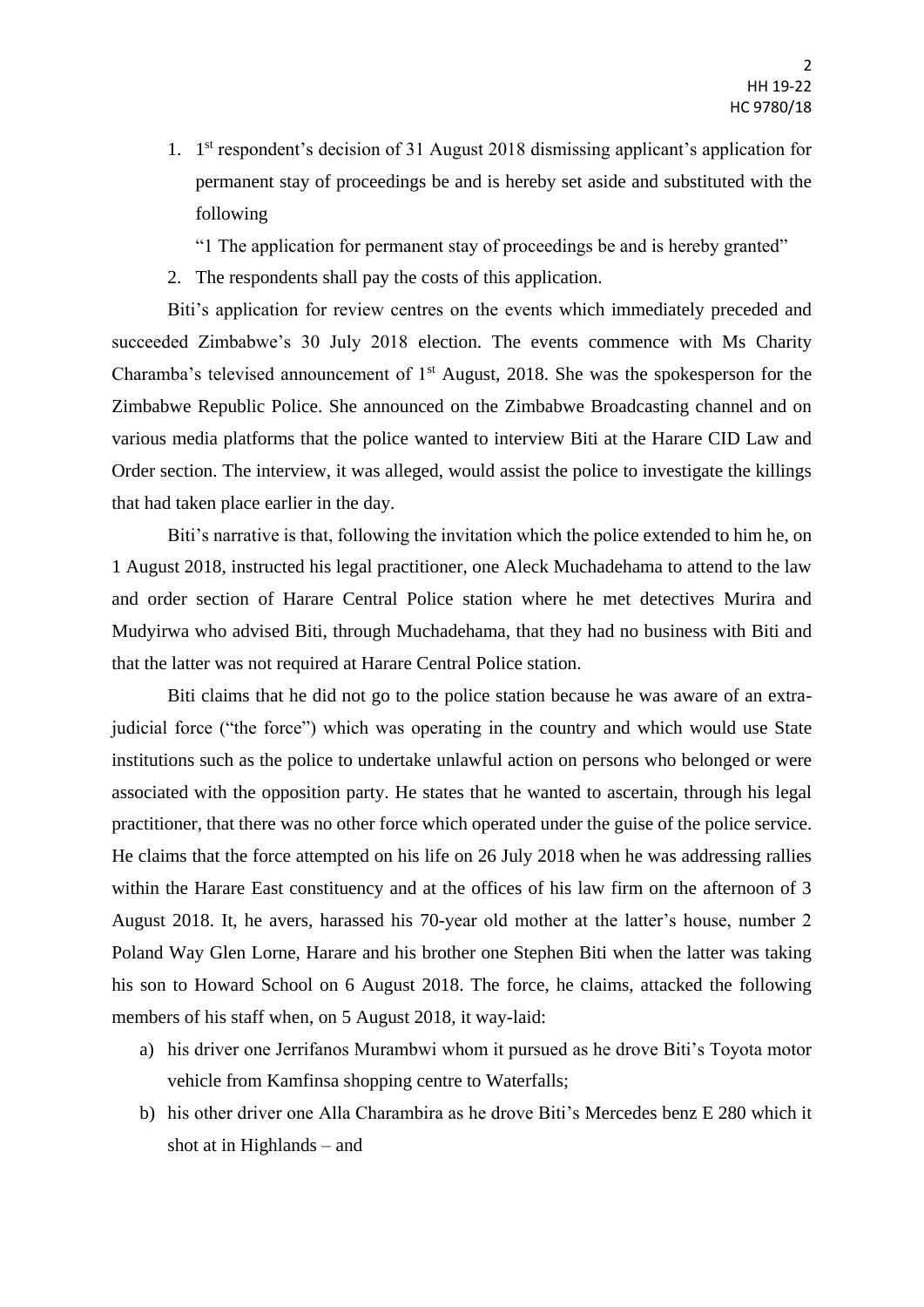c) an MDC Alliance staff member one Farai Gwenhure who was driving a Honda Fit which he had to abandon at Avonlea shopping centre.

The force, Biti claims, did not desist. It, on 5 August 2018, went to the house of the mother of his friend, number 19 Waffle Road, Highlands, Harare where it assaulted maids and his friend's nieces demanding to know of Biti's whereabouts. He alleges that it harassed his friend's 94-year old mother. He claims that on 4 August 2018 one Jeremiah Bhamu, a legal practitioner with Muchadehama & Makoni legal practitioners, visited, at his instance, the police's law and order department from where he inquired why the police were sending people to Biti's home to attack his relatives. The police, according to him, indicated that they did not know anything, had nothing against Biti and were not looking for him. He alleges that, on 6 August 2018, one Harrison Nkomo, a legal practitioner, called at the law and order section of Harare Central police station from where he queried as to why the police were saying they were not looking for Biti when some people were trying to abduct members of his family and him. Mr Nkomo, Biti states, wrote to the Police Commissioner- General on 7 August 2018 committing himself to surrendering Biti to the police with certain guarantees.

Biti alleges that the above-stated occurrences coupled with the events of 1 August 2018 as read with the reports which he received from Glen View, Highfield, Dzivarasekwa, Chitungwiza and from as far as afield as Buhera, Mutoko and parts of Manicaland created in him the reasonable apprehension that his life was in danger. He avers that he felt that the State did not have the capacity to protect him, that the police were not in charge and that the force was in charge of what was then happening in the country. He states that he made up his mind to flee Zimbabwe. He avers that he anticipated that, once the dispute was settled and a President sworn in, it would be safe for him to return to Zimbabwe. He alleges that he decided to flee from Zimbabwe to Zambia which, in his view, was best suited because of its one-stop-border arrangements. He states that his companions and him left Harare around 7 pm of 7 August 2018. These comprised his aide, one Clever Rambanapasi, his legal practitioner one Ngobizitha Mlilo, the latter's driver one Godfrey and his brother-in-law, one Tawanda Chitekwe. His companions and him reached Chirundu Border Post at 4 am of the following day, according to him. They, he alleges, drove through into Zambia and, on reaching the border post, he gave his passport to his aide, Clever Rambanapasi, whom he instructed to seek political asylum. Clever Rambanapasi, he claims, handed his passport to the Zambian immigration officer who advised that he would seek a directive from his head office in Lusaka. He states that, whilst his companions and him were on the Zambian side of the border, someone knocked at the window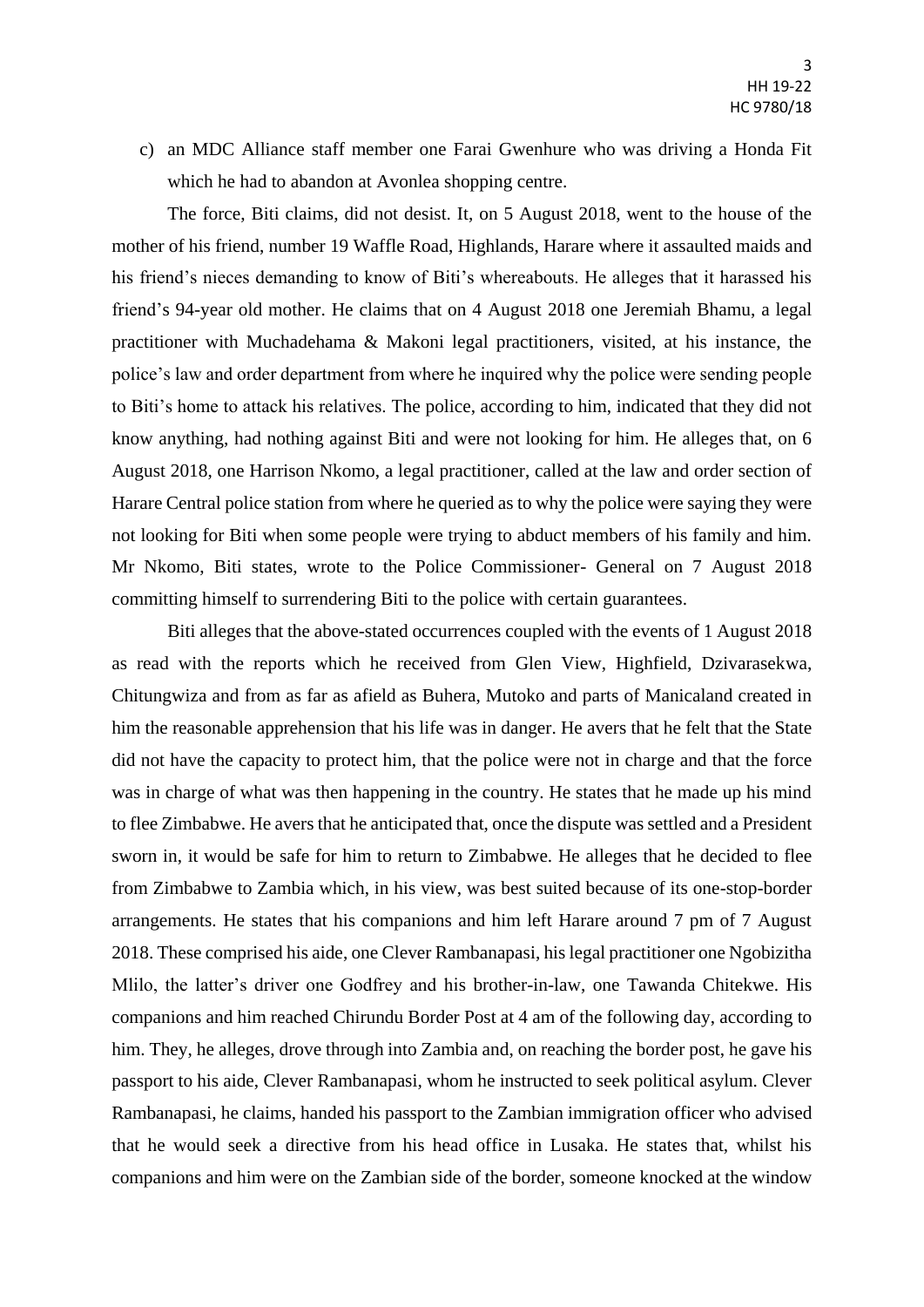of his car, identified himself as a detective who was based at Chirundu and he indicated that he wanted to take Biti back to Zimbabwe. He alleges that he told the policeman that:

- i) he (the policeman) did not have extra-territorial jurisdiction because he (Biti) was in Zambia- and
- ii) he had applied and sought for political asylum.

He states that the policeman told him that the place where they were was a one-stop border post and that Biti was therefore still in Zimbabwe. He alleges that he retorted and told the policeman that once he crossed the river he was in Zambia. He claims that, as he argued with the policeman, he got out of the car and shouted to the State security agents whom he told that they had no jurisdiction to arrest him and that he was not returning to Zimbabwe where they wanted to kill him. He avers that there was chaos and drama when the State security agents tried to abduct him and put him onto a vehicle to take him back to Zimbabwe. The Zambian authorities, he claims, eventually intervened and insisted that he should be brought into immigration offices. He states that the Zambian immigration officials interviewed him and asked for full details of his asylum application. He avers that they drove his companions and him to the Zambian side of Chirundu police station. He states that a few minutes later it became clear that Zimbabwe State security agents had driven into Zambia in pursuit of him. He alleges that after an hour or so their Zambian hosts told his companions and him that it was no longer safe for them to be driven to Lusaka without reinforcements because the Zimbabwean State security agents who were on the Zambian roads were of such a large number that they outnumbered the Zambians. He claims that, at 2 pm of 8 August 2018, a call came to the officerin-charge, Chirundu, Zambia police station directing that Biti and his companions be surrendered to the Zimbabwean authorities at Kariba border post and not at Chirundu. He alleges that the idea of being surrendered to the Zimbabwean authorities terrified him. The State security agents' attempt to abduct him at Chirundu caused a lot of fear in him, he claims. The United Nations High Commission for Refugees had been alerted of his case and was working with the Zambian authorities to grant his companions and him a right of free passage, according to him. He claims that Norway, the Netherlands and South Africa were willing to accept his companions and him. He states that he was in touch with diplomats and embassies across the world. He avers that the Dutch Embassy, the Norwegian Embassy and the United States Embassy offered to transport his companions and him from Chirundu to Lusaka the following day. The journey to Lusaka became abortive, according to him. He alleges that he instructed Zambian lawyers to file an urgent application with the Zambian High Court seeking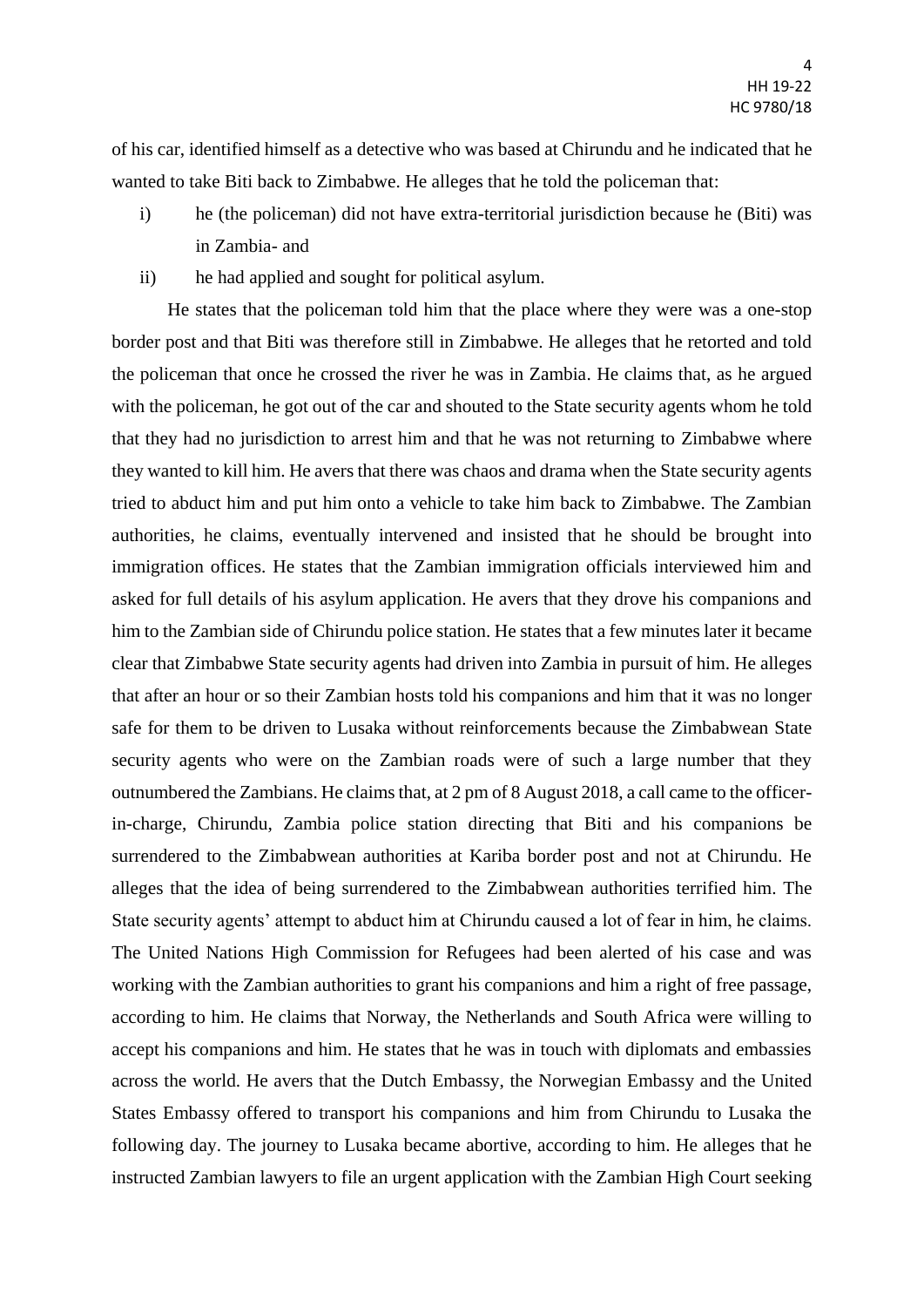that his companions and him be granted asylum, or that, if there was any decision to deny them asylum, that the same be reviewed. The Zambian High Court, he states, issued the order at 12 noon of 8 August 2018. The order, he claims, directed the Zambian Immigration Department to present Biti and others at the High Court in Lusaka at 8 am of 9 August 2018. He states that Zambian refugee law provides that a person who claims asylum is not obliged to act for seven (7) days. He alleges that international law provides that a person who seeks political asylum cannot be returned to the country from where he is fleeing. He claims that, where an application for asylum has been denied, the applicant has the right to appeal or review. Zambian Immigration and Deportation Act, [*Chapter 123*], he avers, provides that one cannot be deported without due process or without the issuance of a valid deportation order which is known as a warrant of deportation or Form 16. He states that the officer-in-charge at Chirundu police station, Zambian side, hid Biti and his companions at the police station for the night. He claims that at 4 am of the following day, two legal practitioners from Zambia gave his companions and him a copy of the court order which had been served on the Zambian:

- i) Minister of Foreign Affairs
- ii) Minister of Home Affairs
- iii) Director-General of Police and
- iv) Director-General of Immigration.

He avers that at 5 am four or five Zimbabwean details came to where his companions and him were hiding, pointed at Tawanda Chitekwe, Ngobizitha Mlilo and him. He alleges that he waved the court order which he had and insisted that he was not going to go anywhere without their legal representatives and without guarantees that he would be taken to Lusaka. The details, he claims, left and returned a little while later with three soldiers who were dressed in Afghan or Syrian style. He states that he realised that, if he resisted, the soldiers would shoot at his companions and him. He alleges that his companions and him involuntarily got out of their hiding place and he kept on demanding to know where they were being taken to as well as where their lawyers were. He claims that he was made to ride on to a Zimbabwean car and they were driven straight to the border. He avers that, when the car in which he was stopped outside the border, he screamed and waved a flag indicating that he was being abducted and that the only place he should be taken to was Lusaka High Court before JUSTICE YANGAYILO. The security agents from Zimbabwe and Zambia did not listen to him, according to him. He alleges that his companions and him were driven through a little road which does not cross the bridge but goes through a mountain to Chirundu police station, Zimbabwean side. He states that, when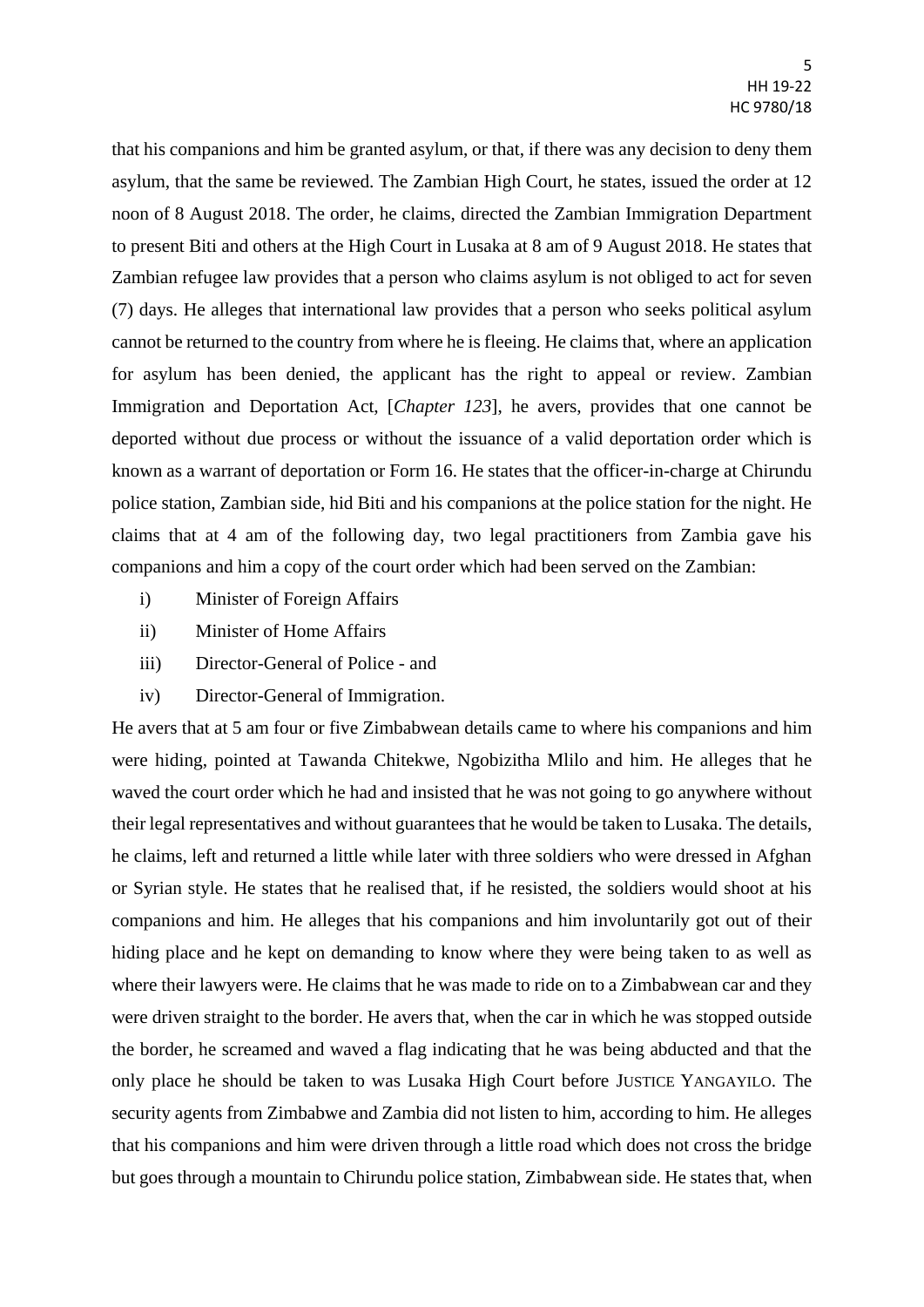they were ushered into the police station, he screamed indicating that he was being abducted and he waved his court order. He avers that he was taken into an office from where Chief Superintendent Jealosy Nyabasa recorded, through his legal practitioner, a warned and cautioned statement from him. He claims that he told Mr Nyabasa that:

- i) he had been abducted- and
- ii) his presence in Zimbabwe was unlawful

He states that he handed the court order to Mr Nyabasa together with the letters from his legal practitioners which indicated service of the court order on the authorities in Lusaka. He claims that 90% of the contents of his warned and cautioned statement was devoted exclusively to his protest and his indication that he had been abducted as well as that the proceedings were illegal and that he should be in Zambia. He alleges that, after the statement had been recorded from him, he was put onto a Toyota Quantum motor vehicle with more than fifteen (15) armed officers guarding him and was driven to Harare. He was, according to him, arraigned before the first respondent who is a magistrate on the afternoon of 9 August, 2018.

The above-mentioned matters constitute the context in terms of which this application must be considered. The application, lit has already been stated, was filed under s 26 of the High Court Act [*Chapter 7:06*] ("the Act"). The section confers power on me to review all proceedings and decisions of all inferior courts, tribunals and/or administrative authorities which are in this country and, where warranted, to correct such or set them aside. As is evident from papers which Biti filed, he is moving me to review unterminated proceedings of the court of the magistrate.

SECTION 29 (2) (b) (iii) of the Act allows me to do so as well. It reads:

"If, on a review of any criminal proceedings of any inferior court or tribunal, the High Court considers that the proceedings-

- a) ……………………………..
- b) are not in accordance with real and substantial justice, it may, subject to this section-
- i) ……………: or
- ii) …………….:or

iii) Set aside or correct the proceedings of the inferior court or tribunal or any part thereof or generally give such judgement or make such order as the inferior court ought in terms of any law to have given …on any matter which was before it in the proceedings in question; or

iii) …………………..".

I decided to hear this application for review not because I consider that the decision of the court *a quo* was not in accordance with real and substantial justice. I heard it at the instance of Biti who alleges that the proceedings of the magistrate were not in accordance with real and substantial justice. He moves me to set them aside and order a permanent stay of his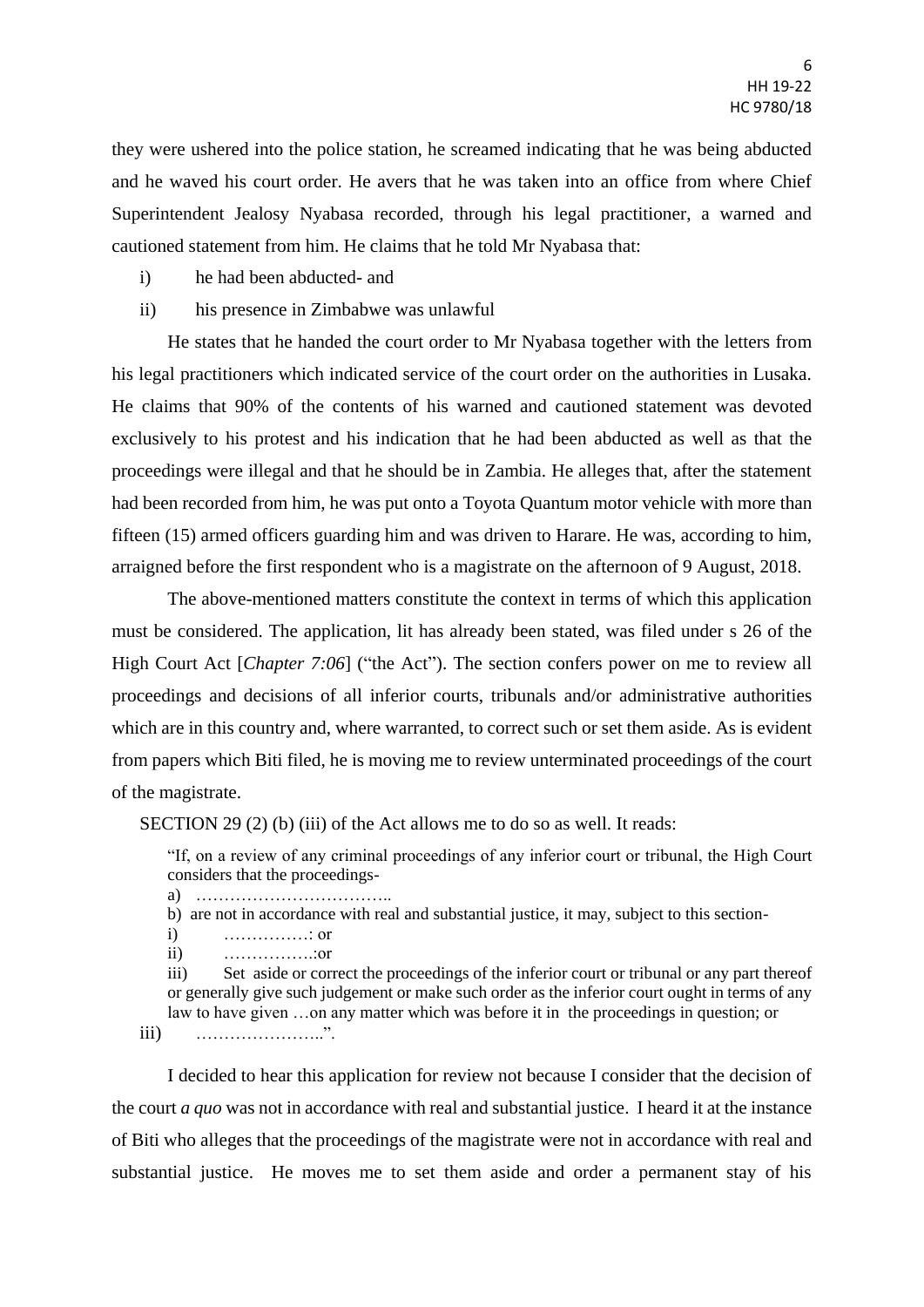prosecution. I cited the section merely for purposes of showing the source of the power which I have to review unterminated proceedings of the magistrates' court. Whether or not the proceedings in question constitute a miscarriage of justice as Biti alleges will become clear in this judgement. My view is that they do not.

My power to review unterminated proceedings of inferior courts and tribunals as well as administrative authorities does not lie only in s 29 of the Act. Case authority supports the provisions of the Act. It was, for instance, stated in *Dombodzvuku & Anor* v *Sithole* 2004 (2) ZLR 242 at 245 B that:

"The power of this court to review criminal proceedings of the magistrates' court at any stage of proceedings in the lower court is not in dispute. Section 29 of the High Court Act [*Chapter 7:06*] grants this court extensive power to review the criminal proceedings of the magistrates' court. It is specifically provided in s 29 (4) that this court or a judge of this court may, *mero motu*, call for a record and review the criminal proceedings of the lower court if it comes to the court's or the judge's notice that any such proceedings may not be in accordance with real and substantial justice. The powers conferred on the High Court and its judges by this section can be exercised at any stage of the proceedings".

The Supreme Court and this court later qualified the wide discretion which this court

conferred upon itself to interfere with unterminated proceedings of the inferior courts, tribunals

or administrative authorities. It was, for instance stated, in *Attorney General* v *Makamba* 2005

(2) ZLR 54 (S) at 64 C-E that:

"The general rule is that a superior court should intervene in uncompleted proceedings of the lower court only in exceptional circumstances of proven gross irregularity vitiating the proceedings giving rise to a miscarriage of justice which cannot be redressed by any other means or where the interlocutory decision is clearly wrong as to seriously prejudice the right of the litigant". (emphasis added)

The above *dictum* was echoed by this court in *Jani* v *Officer in Charge Mamina & Ors*

HH42289/12 wherein it was stated that:

"The High Court will only exercise its review powers of unterminated proceedings in exceptional cases where grave injustice might otherwise result or where justice might not by any means be attained." (emphasis added)

*State* v *Rose* HH71/12 hazards the test which the superior court which is being moved

to review uncompleted proceedings of the inferior court must employ. It states that:

"The test when a superior court could intervene in unterminated proceedings is whether a grave injustice can be done to a litigant. The intervention can be done if the injustice is so gross that it is incapable of correction by way of ordinary review or appeal or where it is unconscionable to wait for the conclusion of the proceedings before seeking review in the normal way". (emphasis added)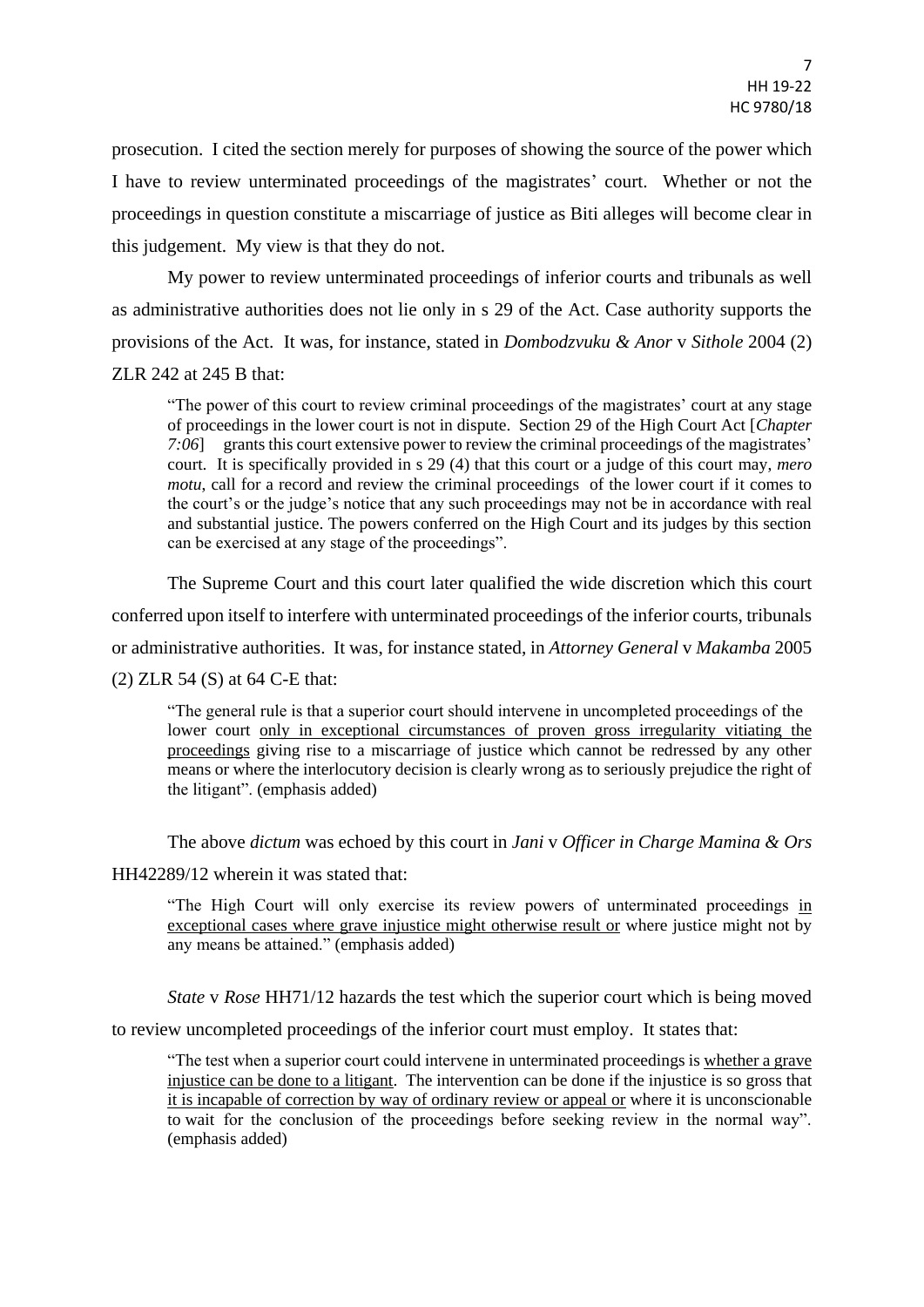The question which begs the answer is, can it, on the strength of *State* v *Rose*, be suggested that Biti's placement on remand and his subsequent prosecution, if any, would amount to such a grave injustice on him as cannot be corrected by way of an ordinary review or appeal. Put differently, the same question is, is it unconscionable for Biti to wait for the conclusion of the proceedings for which he appeared at the court of the magistrate before he seeks review or appeal on the same with the net effect that, if he proves his case on review or appeal on a balance of probabilities, he will have the proceedings of the court *a quo* set aside.

Biti does not state the prejudice which he is likely to suffer if he was to wait for the completion of the proceedings for which he is currently on remand. He does not assert the injustice which his remand and subsequent trial would visit upon him if the decision of the magistrate is not set aside now. His application for review is not premised on any prejudice or injustice which he will suffer. His application is premised on the allegation that the courts in Zimbabwe do not have the jurisdiction to try him in circumstances where he was, as he puts it, abducted from Zambia to which he fled to Zimbabwe and back to Harare where the court *a quo* placed him on remand and granted him bail. He premises his application more on the court's alleged lack of jurisdiction to try him on the two charges which the State preferred against him than on any prejudice or injustice which he would suffer if the court in Zimbabwe were to try him for the two offences.

Biti makes two statements on the issue of the court's jurisdiction to try him for the two offences. He asserts, on the one hand, that, because Zimbabwe's authorities abducted him from Zambia to Zimbabwe, their conduct is unlawful as a result of which the court should decline to exercise its jurisdiction over him. He places reliance for his assertion on such case authorities as *S* v *Beahan* 1991 (2) ZLR 98 (S) at 111 B-C; *S* v *Ebrahim* 1991 (2) SA 553 and *Jestina Mukoko* v *AG* 2012 (1) ZLR 321 (S). He states, on other hand, that his abduction from Zambia to Zimbabwe taints the conduct of the Zimbabwean authorities with unlawfulness making the court in Zimbabwe to be deprived of the requisite jurisdiction to try him. He therefore moves me to set aside the decision of the magistrate and to order a permanent stay of his prosecution.

Biti, it is pertinent, should clarify the ground upon which he relies for his review. It is one thing for him to allege, as he is doing, that the court should decline its jurisdiction over him. It is quite another for him to state that the court does not have the jurisdiction to try him. The one is premised on considerations of policy. It confers a discretion on the court to hear or to refuse to hear the matter which relates to the charges which the State preferred against him.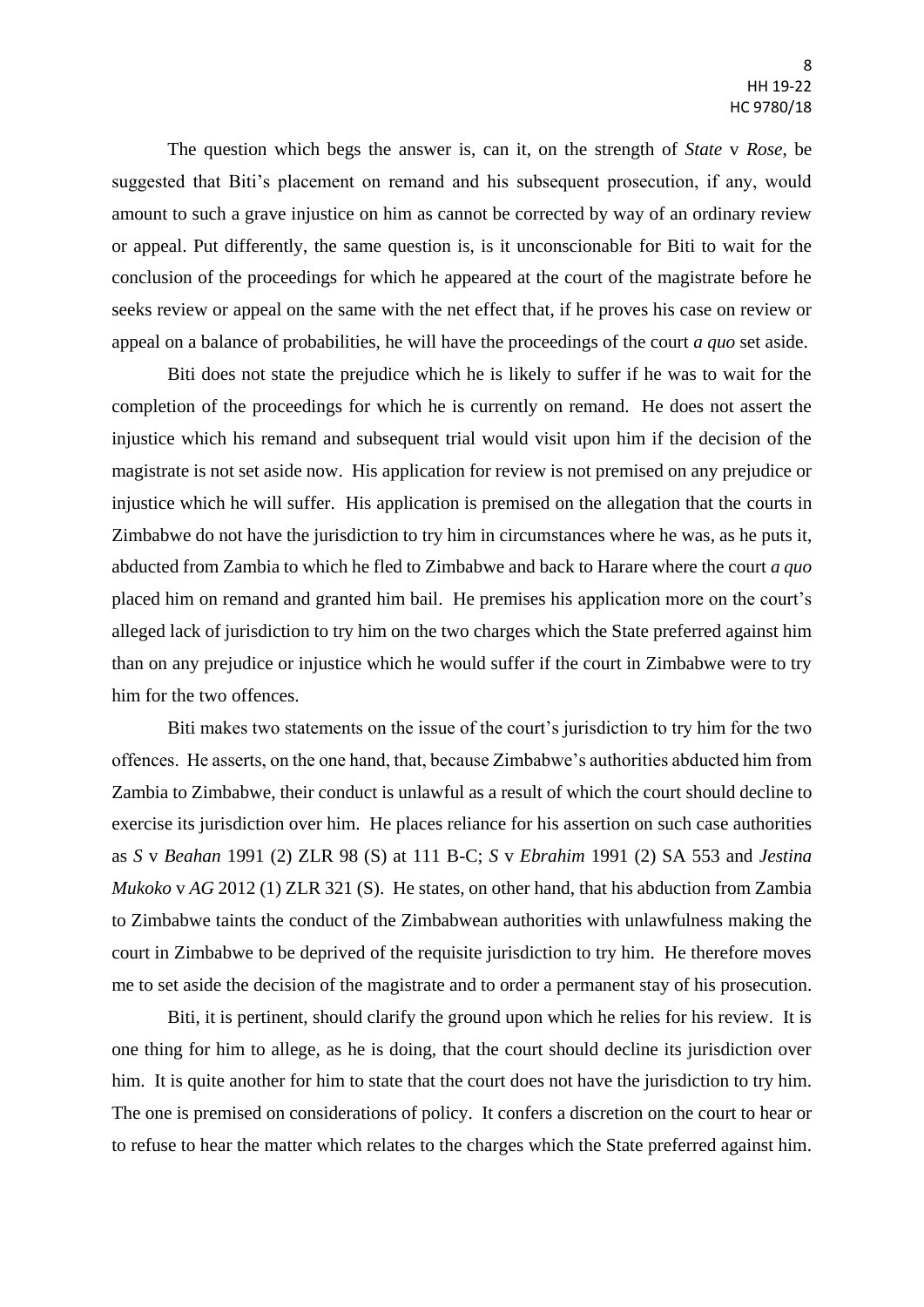The other is premised on the law. The court, in the second set of circumstances, has no choice but to accept that it has no jurisdiction, at law, and it cannot therefore try him.

The question which arises from Biti's founding papers is: Did the Zimbabwean authorities abduct him from Zambia to Zimbabwe as he alleges. A corollary question which flows from the first is, if he was abducted as he insists he was, did the Zimbabwean authorities commit any offence which would entitle the court in Zimbabwe to either decline its jurisdiction over him or accept the simple fact that it has no jurisdiction to try him. Does the alleged abduction of him by Zimbabwe's authorities, goes the argument, constitute an offence which disenables the Zimbabwean court to try him.

The answer to the above question is in the negative. It is so because abduction is not a crime in Zimbabwe. There is no crime which is known as abduction in the Criminal Law (Codification and Reform) Act [*Chapter 9:23*]. If abduction was part of Zimbabwe's law, it would have fallen under PART V of [*Chapter 9:23*]. The part relates to crimes which involve infringement of liberty, dignity, privacy or reputation. It deals with such crimes as kidnapping or unlawful detention, pledging of female persons, criminal insult or criminal defamation. Abduction is wholly absent from that part or any other part of the Criminal Law (Codification and Reform) Act.

It follows, from the above-stated matter that, if Biti was abducted from Zambia to Zimbabwe by Zimbabwean authorities, as he puts it, the latter did not commit any crime which would entitle the court to decline its jurisdiction over him on considerations of policy or disenable it to try him. Abduction is not a cognisable crime in Zimbabwe.

The finding of the magistrate is that Biti was not abducted from Zambia to Zimbabwe. Biti, he observed, was handed over to the Zimbabwean immigration officers by their Zambian counterparts. Zimbabwean immigration officials, in turn, handed him over to the police. The issue of abduction, the magistrate correctly observes, does not arise.

The finding of the magistrate cannot be incorrect. It is well within the confines of the law. Biti could not be abducted by Zimbabwean authorities when abduction, as has already been observed, is not a crime in Zimbabwe. Zimbabwean authorities committed no crime. All they did was to receive Biti from the Zambian immigration officials and hand him over to the police who wanted to interview him in connection with the two offences which had been preferred against him.

Biti's assertion is that the Zambian and Zimbabwean authorities abducted him from Zambia to Zimbabwe. That assertion is self-defeating. It, by his own argument, deprives the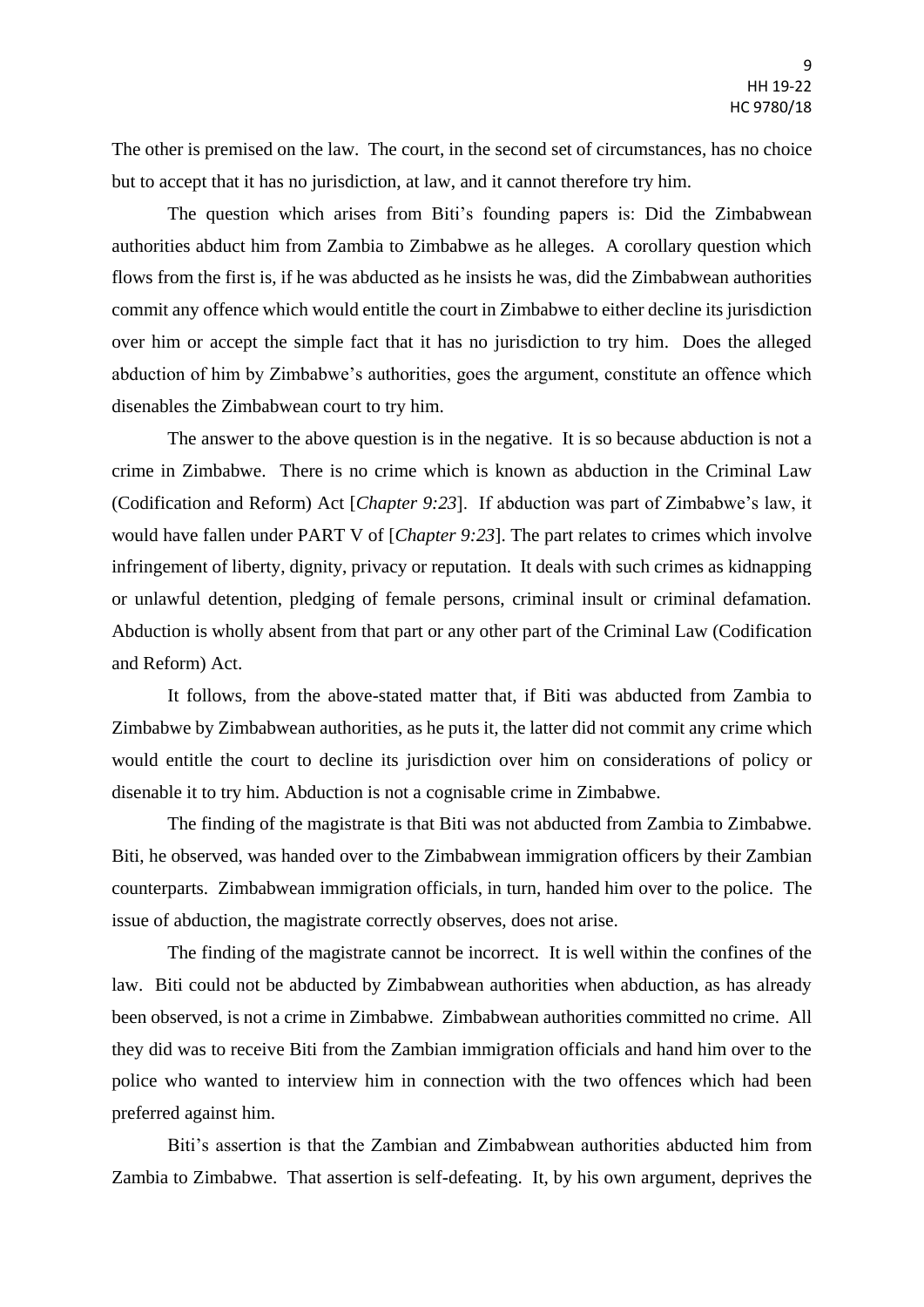courts of both countries of the requisite jurisdiction over him. The court in Zimbabwe would not have the jurisdiction to try him for the two offences which he is facing. The court in Zambia would, by the same token, have no jurisdiction to hear his application for asylum.

The salutary principle of our law is that a litigant should not approbate and reprobate in one and the same matter. Biti, as a litigant, should not therefore blow both hot and cold as he is doing *in casu*. He cannot assert that the court in Zimbabwe has no jurisdiction over him but the court in Zambia has jurisdiction over him when he states, as he is doing, that both the Zambian and the Zimbabwean authorities abducted him from Zambia to Zimbabwe. He cannot properly stand before the Zambian court when the authorities in Zambia are as a guilty of abducting him as their Zimbabwean counterparts are. He, it is evident, submitted to the jurisdiction of the court *a quo* when he:

- i) applied and was granted bail by  $it$  and
- ii) applied for alteration of his bail conditions which it duly considered.

He cannot now turn around and assert that the court which he moved to grant bail to him should either decline to hear him or, worse still, does not have the jurisdiction to try him on the ground of him having been allegedly abducted by Zimbabwean authorities from Zambia to Zimbabwe. The argument which he premises on two conflicting set of circumstances cannot hold.

Biti's journey from Zimbabwe to Zambia constitutes the gravamen of his cause. He alleges that he fled to Zambia following his persecution by agents of the State of Zimbabwe. The persecution, he insists, extended to such members of his family as his mother and his brother one Steven Biti. It also extended to the 94-year old mother of his friend, according to him. All those persons, himself included, suffered at the hands of some unknown and unidentified assailants whom he refers to as the military junta. These instilled such unprecedented fear in him that he made up his mind to flee the country into neighbouring Zambia, he avers.

Biti's statement of the alleged persecution of his person, his close relatives and friends remains without any substantiation. It has no testimony from anyone else other than from himself. None of the persons whom he alleges were persecuted deposed to an affidavit in support of his averments. None of them gave any reason as to why they did not do so. He, on his part, advanced no reason as to why the alleged victims of agents of the State did not depose to affidavits which would support his claims.

The second respondent who is standing-in for the State in the arrest and prosecution of Biti describes the latter as a fugitive from justice. He denies that Biti was ever abducted and/or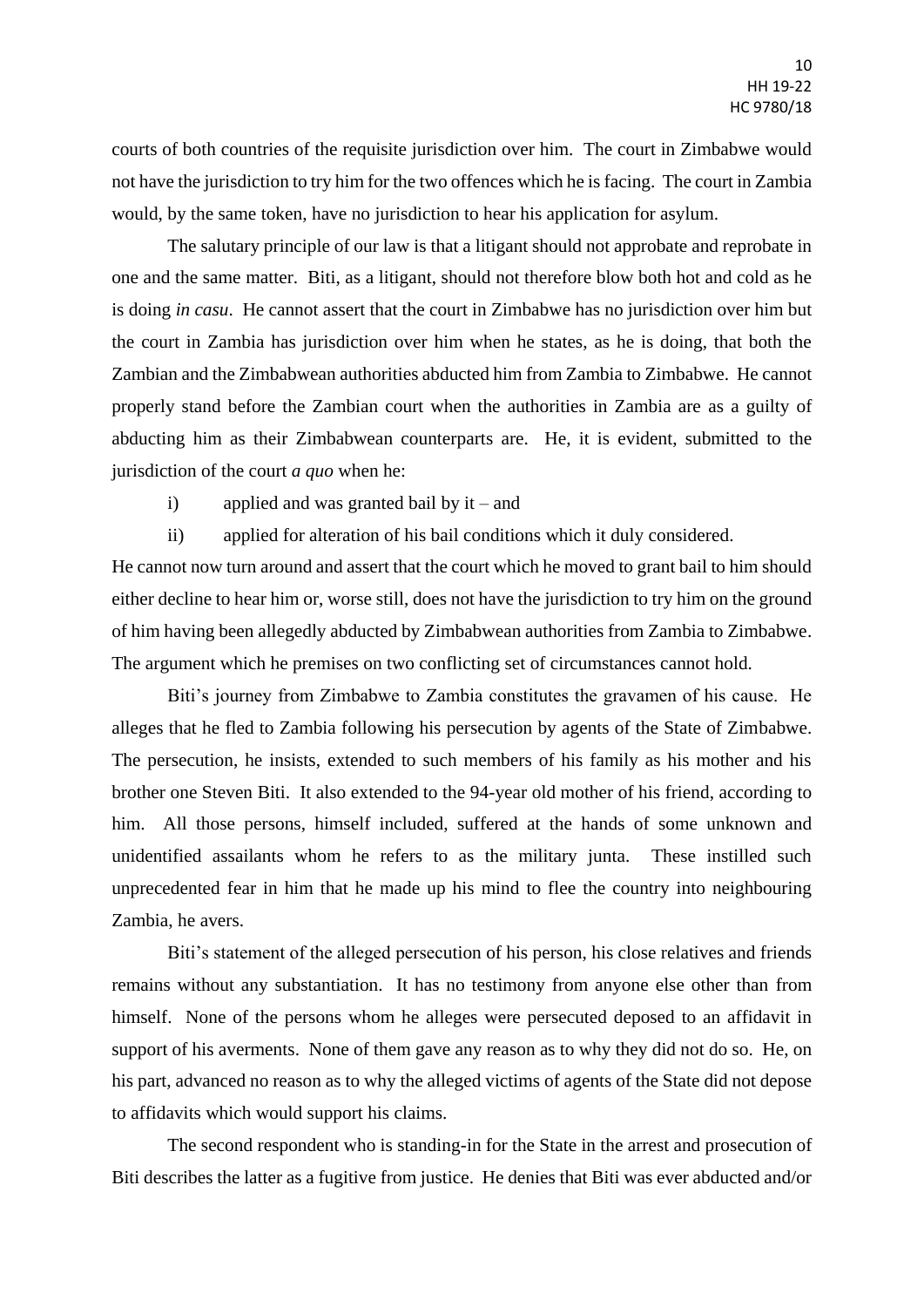persecuted. He asserts that no member of Biti's family was ever attacked. He denies that the mother of the friend of Biti was attacked.

The above-stated position places the statement of Biti on a balance. One cannot tell, with any degree of certainty, if his life was in danger as he would have me believe. One cannot tell as well if the lives of his mother, his brother and the mother of his friend were in danger. If they were, as he states, one is left to wonder why they did not depose to affidavits in support of his application. They should have placed me into their confidence. They should, in other words, have shown the unpalatable situation which they allegedly suffered at the hands of agents of the State. Alternatively, they should have reported their unacceptable ordeal to the police. The probability of the matter is that none of Biti's relatives or close friends suffered any persecution.

Biti's statement is that he chose Zambia as his first destination when he fled from Zimbabwe. He avers that the one-stop border arrangement which is at Chirundu persuaded him to take that route. He describes, in full, the essence of the one-stop border post concept which is at Chirundu. He does so in paragraphs 89 and 90 of his founding papers wherein he states as follows:

"89. The boarder at Chirundu is a one-stop-boarder. To get into Zambia, one has to cross the Zambezi river into Zambian territory where immigration and customs formalities of both leaving and entering into Zambia are processed."

"90. Equally for someone to enter into Zimbabwe from Zambia at Chirundu one has to cross the Zambezi river to enter into Zimbabwe where again both immigration and customs formalities are concluded."

The significance of the above-mentioned concept can hardly be over-emphasized. It shows, in clear terms, that a person who is leaving Zimbabwe and entering into Zambia should cross the Zambezi river and come onto the territory of Zambia whereon the Zimbabwean and Zambian officials are housed. Judicial notice is taken of the fact that the traveller's first port of call on arriving at the officials is at the Zimbabwean immigration and customs officers who would process his travel documents to leave Zimbabwe. His next port of call, it is also noted, is at the Zambian immigration and customs officers who would process his travel documents to enter into Zambia.

It follows, from a reading of the above-stated set of matters, that a traveller who is leaving Zimbabwe to go to Zambia may be on the territory of Zambia physically but not legally. He will only be legally in Zambia both physically and legally when he has been granted leave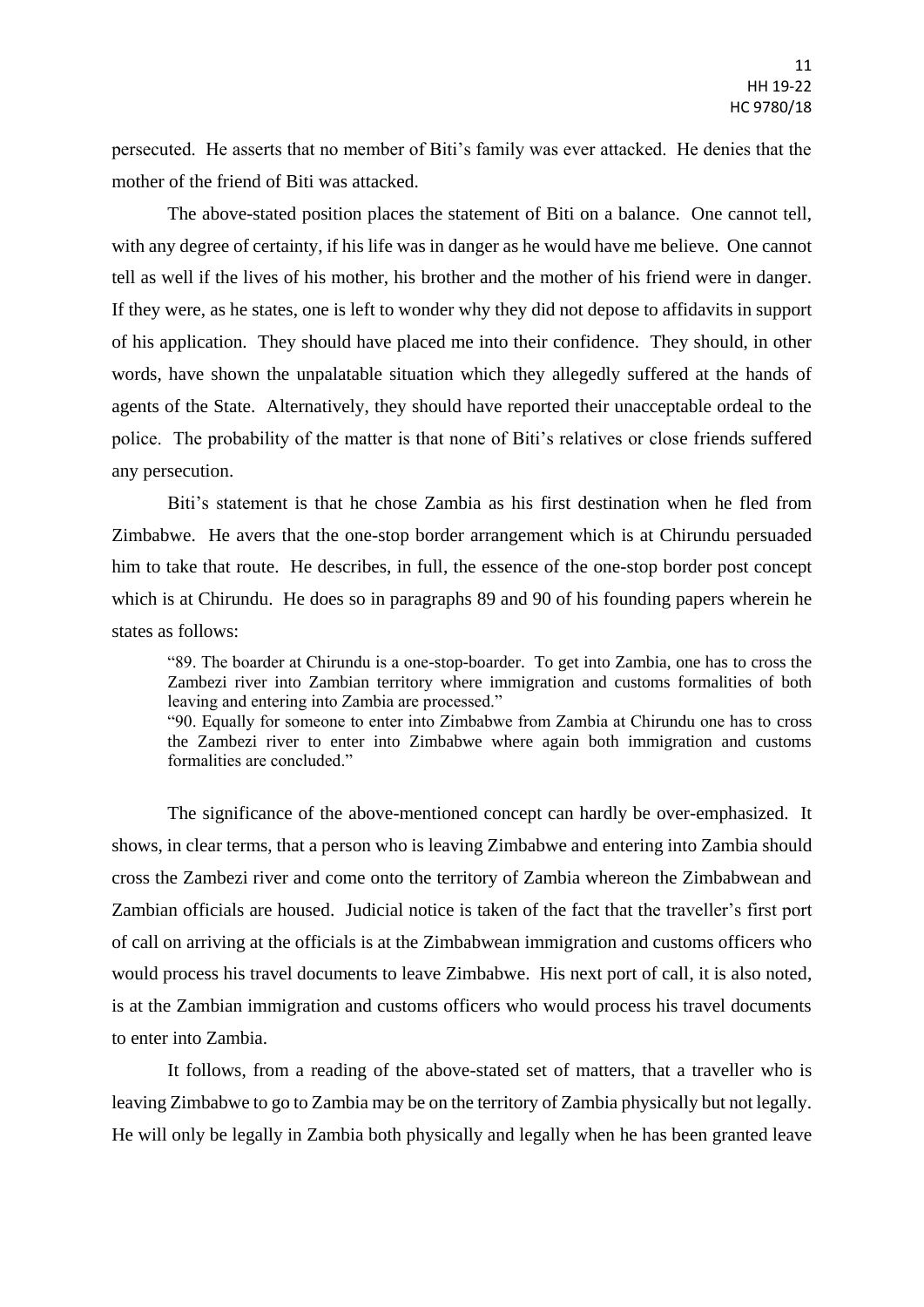to leave Zimbabwe and leave to enter into Zambia by the Zimbabwean and Zambian immigration and customs officers respectively.

The statement of Biti is that his companions and him crossed the Zambezi river and entered into the territory of Zambia at 0545 hours of  $8<sup>th</sup>$  August 2018. He states, in paragraph 95 of his founding papers, that, on reaching the Zambian side of Chirundu border post, he gave his passport to Mr Rambanapasi, his aide, whom he instructed to seek political asylum. Mr Rambanapasi, he claims, handed his passport to a Zambian immigration officer and claimed asylum on Biti's behalf. The officer, he avers, advised that he would seek a directive from Lusaka.

The above is the long and short of what Biti claims he did when he reached the Zambian side of Chirundu border post. He makes no mention of his passport anywhere else other than only on this occasion. The fate, or otherwise, of his passport remains unmentioned and therefore unknown. He, on his part, does not state if he ever approached the immigration and customs officials of Zimbabwe with a view to having his passport processed to leave Zimbabwe. Nor does he state that the Zambian immigration officers processed it to enable him to legally enter into Zambia.

The fact of the matter is that Biti was physically in Zambia. He was, however, not legally in Zambia. His being on the territory of Zambia did not translate into making him subject to the laws of Zambia. This is a *fortiori* the case when he did not leave Zimbabwe and when his application for asylum, if ever such occurred, does not show that it was successfully considered by the Zambian immigration department. He, it would appear, continued to hover in-between the two countries, namely Zambia and Zimbabwe, during the period that he remained at Chirundu border post. He could not enter into Zambia outside the defined parameters which are characteristic of the one-stop-border concept.

Biti and his companions were neither in Zimbabwe nor in Zambia during the period that they remained at Chirundu border post. They were on what is normally referred to as the no-man's land. This is a common feature at the border of two contiguous neighbouring countries. The one-stop-border post concept which is at Chirundu does not make the concept of the no-man's land as clear as it should be where no such exists as is the case at Chirundu.

Because Biti and his companions did not enter Zambia, the immigration authorities of Zambia remained constrained to issue Biti with a deportation, or an extradition, certificate. It is for the mentioned reason, if for no other, that they used what was termed a hand-over/ takeover certificate which, as the magistrate correctly observed, is a government document. Biti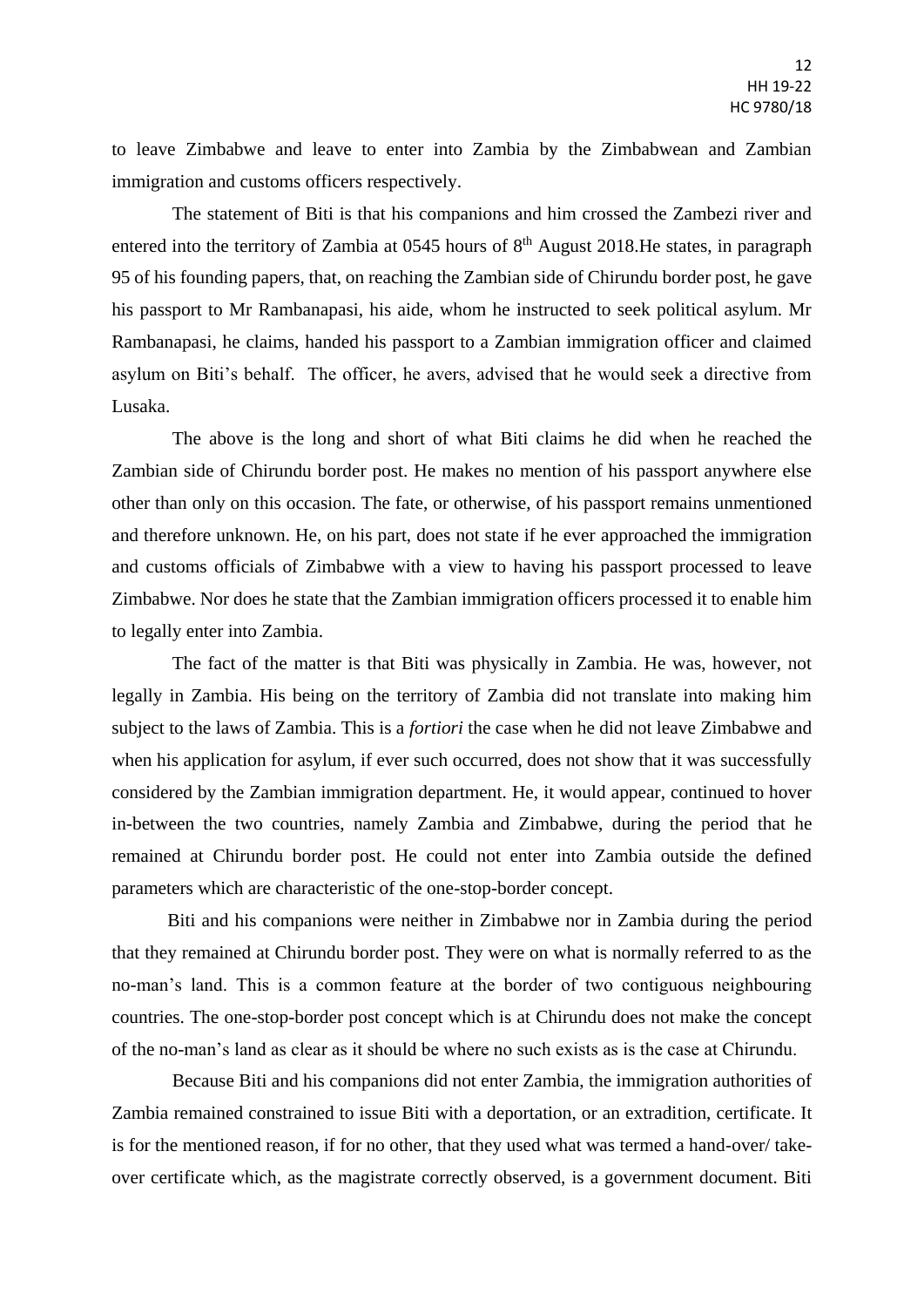and his companions had presented Zambia's immigration officials with a *fait accompli*. The officials recognised the fact that Biti and his companions had physically entered onto the territory of Zambia. They required some evidence which showed that Biti and his companions had physically left their territory. The certificate therefore constituted the requisite evidence.

Other than the statement which he makes, Biti produces no evidence which shows that he applied for asylum. The averments which he makes in his founding papers show that he could not have applied for asylum. He states in paragraph 86 page 13 of the record that:-

"86. I… felt that it was in the best interest of everyone that I leave Zimbabwe. I anticipated that once the election dispute had been settled and a President sworn-in, it would be safer for me to return to Zimbabwe."

Biti, it is evident, did not intend to remain outside his country of origin for a period which was longer than necessary. He knew that the election dispute would not take more than one month to resolve. He could not, therefore, have applied for asylum which would have made him to remain on foreign land for more than one month. His statement which is to the effect that he applied for asylum is, accordingly, devoid of merit.

The circumstances which led Biti to apply, on an urgent basis, to the Zambian High Court remain as unclear as he states the same. The contents of his application remain unknown. He did not avail the same to the court *a quo* or to me. He states, in paragraph 143 of his founding papers, that his companions and him instructed their Zambian lawyers to apply to the Zambian High Court seeking that they be granted asylum or that if there was any decision to deny them asylum, the same be reviewed.

It is not clear why the application included Biti's companions when it has not been alleged anywhere in his papers that these were also under persecution which he alleges he suffered at the hands of State Security agents in Zimbabwe. Secondly, Biti does not advance any reason as to why he applied to the court in Lusaka for asylum. He knows as much as anyone does that such an application is an administrative act which falls under the executive, and not the judiciary, arm of the State. How he expected the High Court in Lusaka to grant his application for asylum remains a matter for anyone's guess. Further, how he expected that his companions who did not apply for asylum would have their application successfully considered by the court in Lusaka beats the mind of any right thinking person.

Biti advances two reasons for the application which he alleges his companions and him made to the High Court in Lusaka. They applied for asylum, according to him. I have already discussed the impropriety of that application in the preceding paragraphs of this judgement. He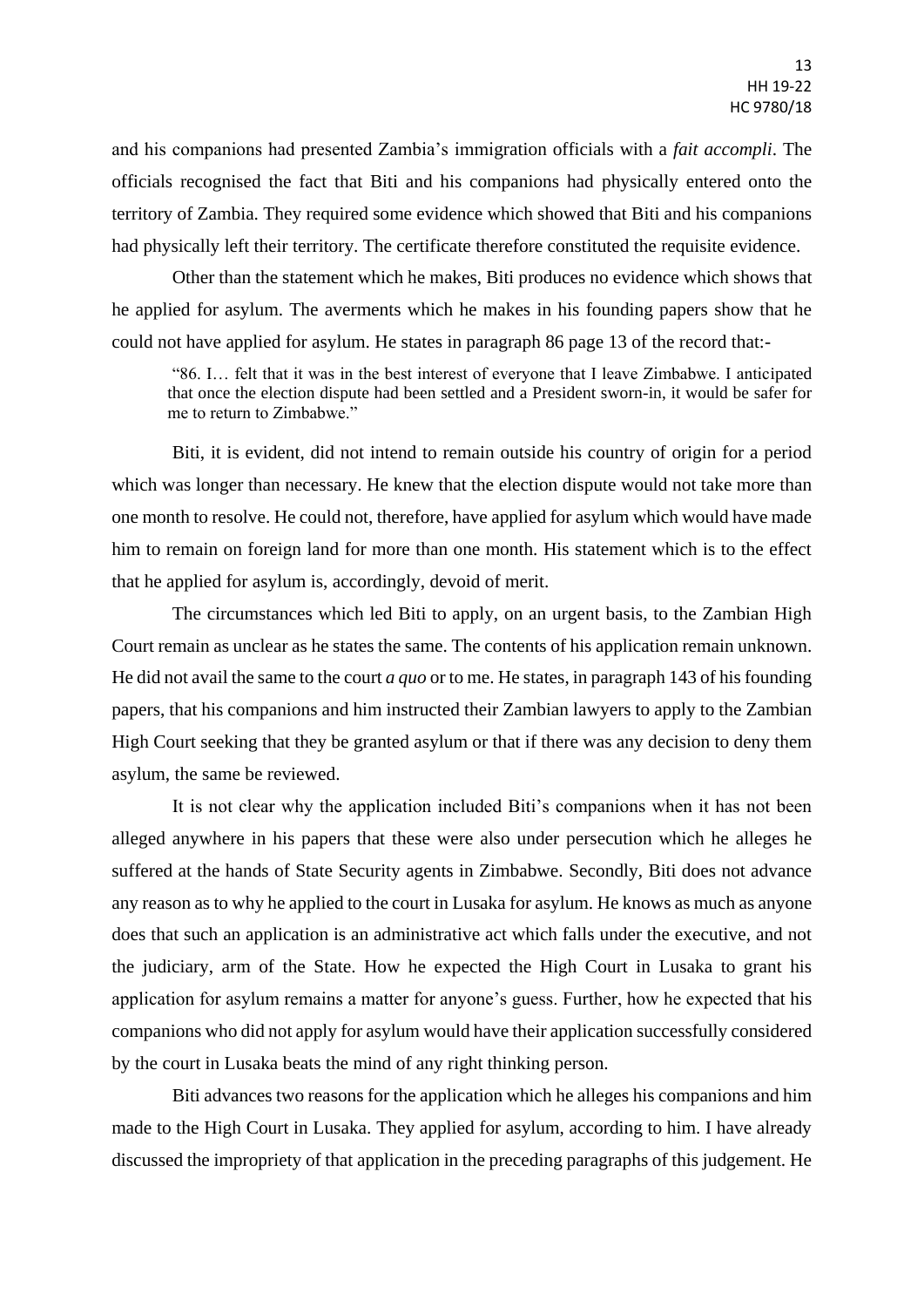alleges that they applied that the court should review the decision of the executive, if his application for asylum has been turned down.

I am not privy to the rules of the High Court of Zambia. I am therefore not certain if the procedure which the legal practitioners of Biti and his companions adopted finds support from the rules of the High Court of Zambia. The view which I hold of the same is that what the legal practitioners did, with the best of their intention, runs in direct conflict with the rules. A *fortiori* on the issue of review which has some set guidelines which any reviewing authority has to consider and cannot not easily depart from.

A review being what it is, is based on the decision of the court *a quo* or the administrative authority. The applicant in a review application impugns the proceedings which bring about the result which constitutes his ground of complaint or the decision itself. It more often than not attacks the manner in which the decision was arrived at or the irregularities which characterise the proceedings, if any Matters such as whether or not the court *a quo* or the administrative authority or tribunal lacked jurisdiction to hear and determine the application, whether or not the decision-maker acted with bias or malice are a common feature of any review. All the stated matters constitute an applicant's grounds for review.

Biti does not state what he advanced as his grounds of review when he moved the court in Lusaka to review matters which were no yet before it. He did not say that he would attach the reasons for the decision of the Minister of Home Affairs in Zambia to his review application. He did not know how his application for asylum, if any, would be decided. Yet he claims to have pre-empted it by the application which had no reasons or grounds for review. The English adage which goes "more haste less speed "would, in my view, have rendered the application more meaningful than otherwise.

The application which Biti and his companions made to the Zambian High Court on 8<sup>th</sup> August 2018 was in the form of an *ex parte*. The order was issued on the same day at 12 noon, according to Biti. He claims that it was handed to his companions and him at about 4 pm of the same day. The order, he avers, had two letters which showed that it had been served around 1:00 pm of 8 August, 2018 upon the Ministers of Home Affairs and Foreign Affairs as well as upon the Directors-General of Immigration and Police.

The Lusaka High Court order appears at p 263 of the record. It shows, in clear terms, that Biti and him alone was/ is the applicant. Biti, therefore, made a misstatement when he alleged, as he did, that his companions and him applied for asylum. The order directed that Biti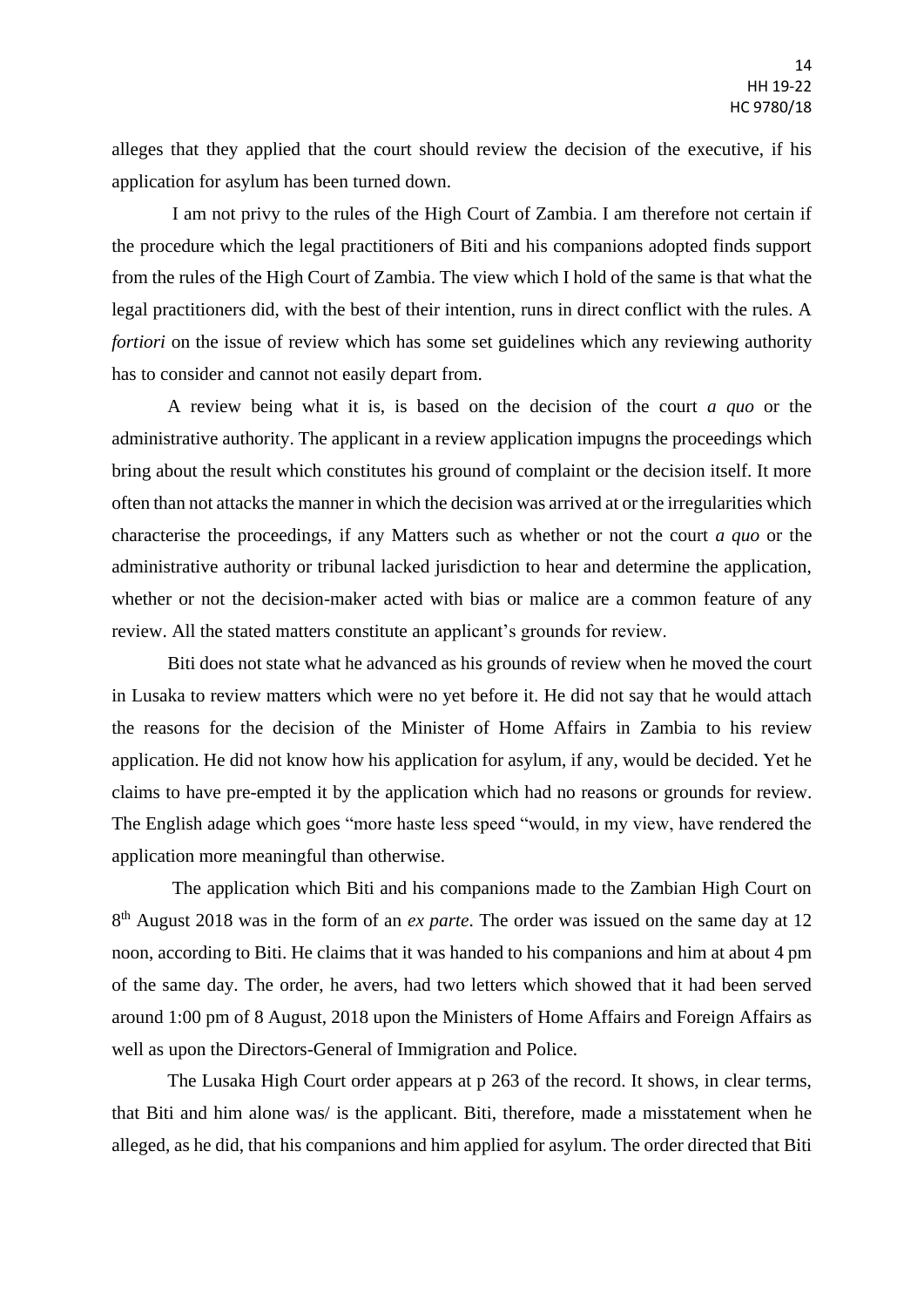remains in the custody of Zambian Immigration officers who would facilitate his appearance before Judge Yangailo at the High Court in Lusaka at 8:00 hours on the 9<sup>th</sup> day of August 2018.

It is inconceivable that the immigration officials of Zambia made up their mind to disregard the High Court order which directed them to deliver Biti to the High Court in Lusaka at 8 am of 9 August, 2018. The appearance of the matter is that this is what they did. They would inexcusably have done so if the assertion of Biti which is to the effect that the court order was served on them at 1 pm of 8 August, 2018 is anything to go by. The probability of the High Court order having been served on the immigration department before Biti was removed from Zambia to Zimbabwe cannot be regarded as a far-fetched matter. Biti produced no evidence which supported his claims which are to the effect that the order was served on the immigration officials of Zambia earlier than the time that the same immigration officers handed his companions and him over to their Zimbabwean counterparts.

It is trite that he who alleges must prove. Biti should have substantiated his claims on the above-stated matter. He did not. The immigration department of Zambia would have had no reason to disobey the order of its court. It remained bound by the same. The probability of the matter is that the order had not been brought to its attention when it handed Biti and his companions over to the immigration officers of Zimbabwe. It, in other words, could not disobey what it had not been made aware of.

Police officers from Zimbabwe saw the Zambian High Court order. The investigation officer, one Nyabasa, confirmed his sight of the order. He states, correctly in my view, that the same had no effect on him. He was not a party to the same. He was not therefore bound by it. At any rate, he had in his possession the warrant of arrest which the court in Harare issued to him. It authorised him to arrest Biti and bring him before the court for remand in respect of the two offences which had been preferred against him.

The narrative of Biti suffers from one simple defect. The defect is that he made a number of statements which he does not substantiate. He, for instance, makes mention of the experience which he alleges he suffered at Chirundu border post. He speaks of Zimbabwe's State agents' attempt to abduct him from Zambia and take him back to Zimbabwe, the tug-ofwar which occurred at Chirundu where he was used as the rope between State security agents, on the one hand, and some women who were at the border, on the other, the increase in numbers of Zimbabwe State agents on the Zambian side of the border and many other events which he claims occurred at Chirundu border post. His companions, it stands to reason, went through whatever he went through, if ever such occurred. He does not give them the opportunity to